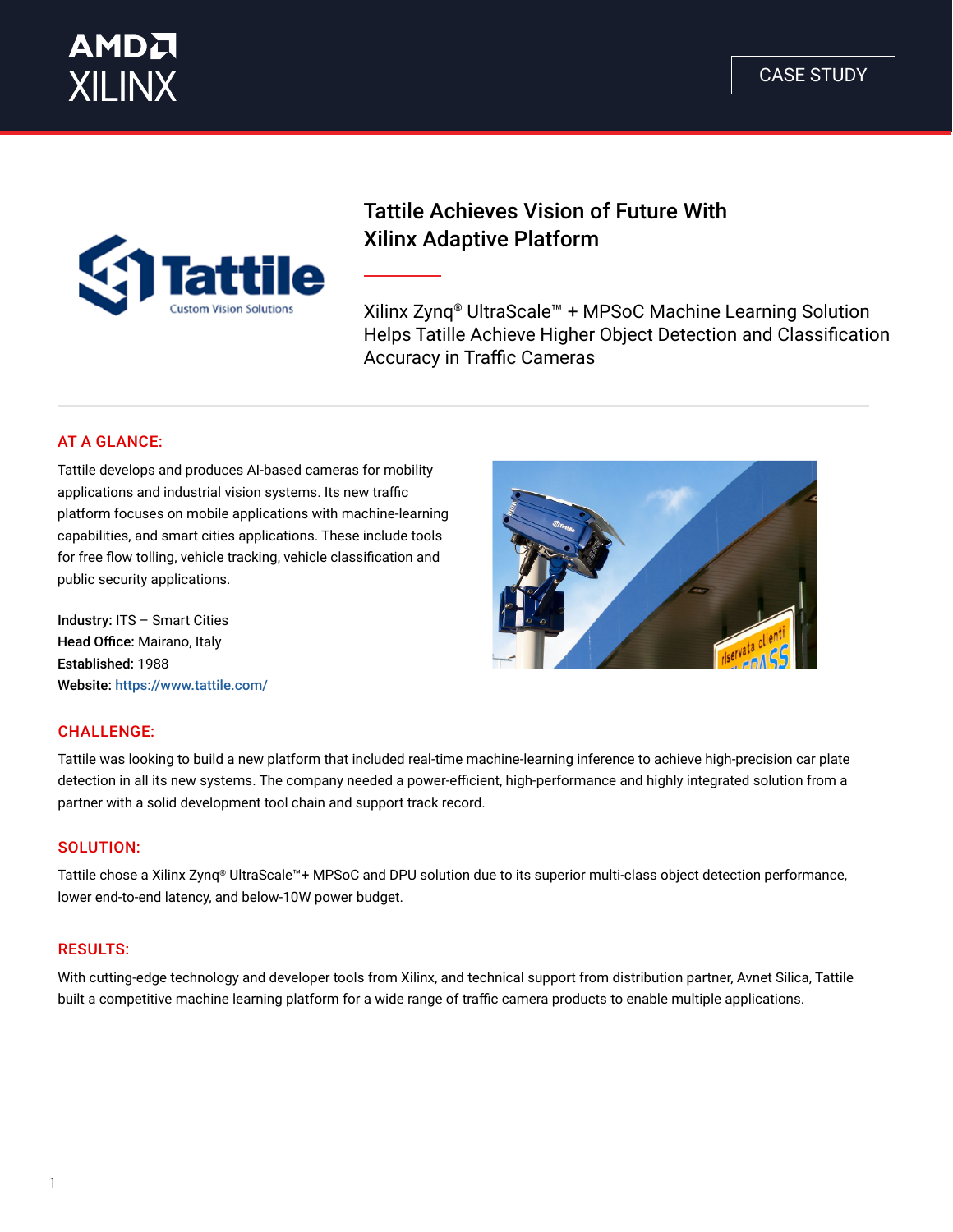# **AMDA XILINX**

### CHALLENGE:

Machine learning (ML) technology is enhancing detection accuracy and data analytics in the transportation sector. Although the technology is relatively new, it is constantly evolving, and ML is becoming the new standard. Smart traffic cameras are used for toll collection, traffic monitoring, security, and more. These systems are revolutionary because they can affect traffic flow and ease crowding and congestion at a fraction of the cost of building alternate routes and roads.

Since 1988, Tattile has been developing and producing AI (Artificial Intelligence)-based ANPR (Automatic Number Plate



Reading) cameras for mobility applications. The company offers a wide range of smart cameras that are used for tolling, vehicle tracking, vehicle classification, and public security applications. For its newest range of cameras, Tattile chose a Xilinx Zynq-UltraScale+ XCZU5EV and DPU solution to replace current camera designs. The new cameras will be future-proof to accommodate new AI algorithms and image sensors. They are designed for a series of products from low-end to very high-end and will operate in outdoor environments which is a challenge for power dissipation and system reliability.

#### SOLUTION:

The Xilinx Zynq UltraScale+ MPSoC and DPU solution offers great scalability, flexilibity, and industral-grade relablity to address the design challenges that Tattile was facing. Tattile designed Xilinx's machine-learning technology into its new cameras because it helps them to achieve higher levels of object detection, classification accuracy, and inferencing efficiency in complex environments, compared to traditional computer vision based solutions. Machine learning requires significant computing horsepower for real-time inference within a limited power budget. The Xilinx solution supports those needs while capably addressing Tattile's rigorous design goals, with the adaptability to enable further performance improvements in the field over time.

Another reason Tattile chose Xilinx was for Vitis™ AI, a software environment dedicated to AI application development. Not only does Vitis AI deliver outstanding AI acceleration performance, but it also provides the flexibility to fit various traffic scenarios for Tattile products. With the powerful Vitis AI tools, Tattile is able to implement its customized, deep-learning neural network for object detection and classification and run H.265 video codec processes in a single-chip, MPSoC solution. Additionally, the Xilinx solution offers a power-consumption advantage, the right price, and a strong, supportive team that is helping to foster business success.